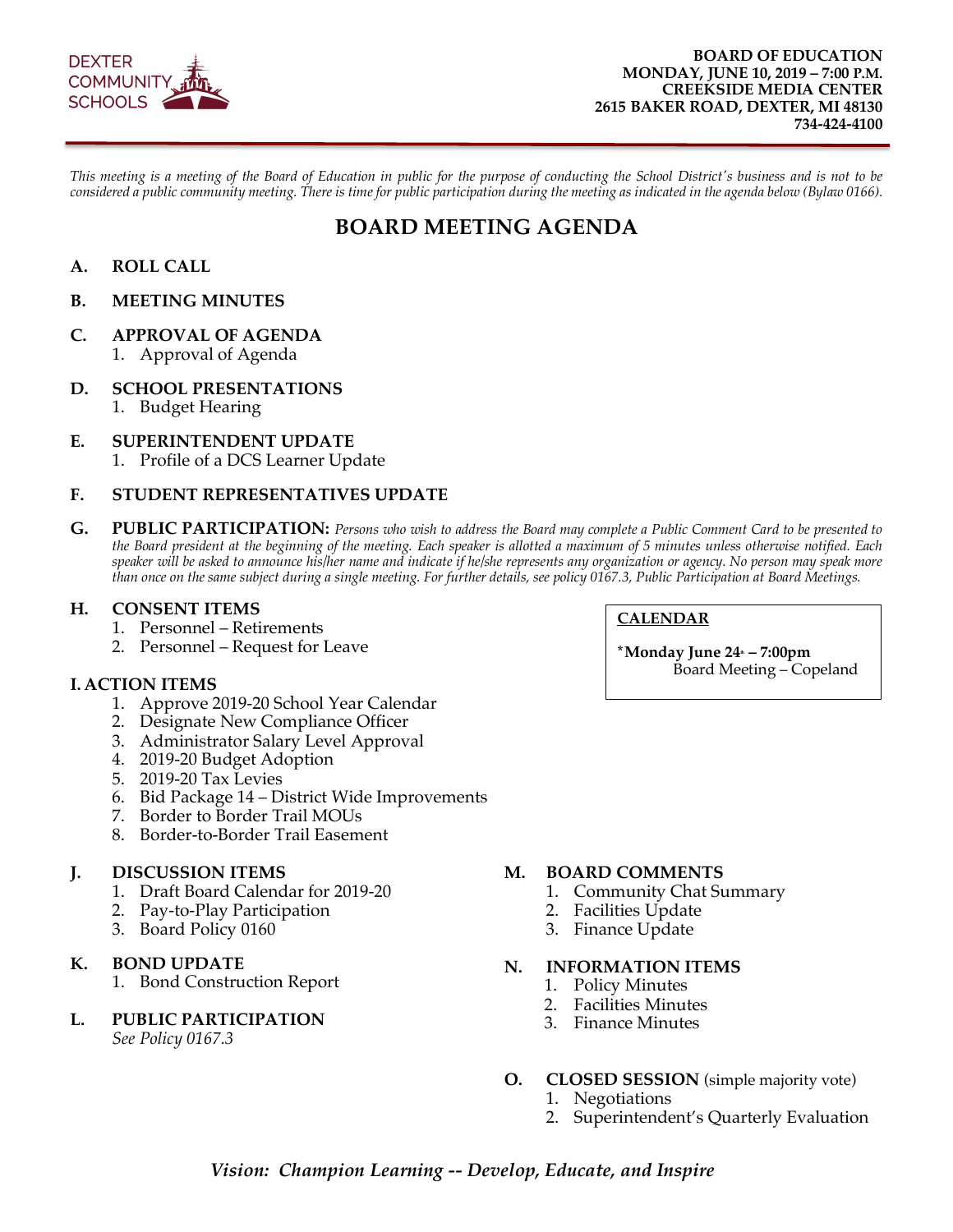## **A. ROLL CALL**

## **B. MEETING MINUTES (5-20-2019), CLOSED MEETING MINUTES (5-20-2019)**

## **C. APPROVAL OF AGENDA**

- 1. Approval of Agenda. Board policy provides that the Superintendent of Schools shall prepare an agenda for all Board meetings as directed by the President of the Board of Education.
- \* An appropriate motion might be, "I move that the agenda be approved as presented/amended."

## **D. SCHOOL PRESENTATIONS**

1. 2019-20 Budget Hearing. Your packet contains a memo from Chief Financial Officer Sharon Raschke regarding the 2019-20 budget approval process. At this time, the Board will hear public comments related to the 2019-20 operating budget and the proposed 2019 property tax millage.

## **E. SUPERINTENDENT UPDATE**

1. Profile of a DCS Learner Update.

## **F. STUDENT REPRESENTATIVES UPDATE**

**G. PUBLIC PARTICIPATION:** *Persons who wish to address the Board may complete a Public Comment Card to be presented to the Board president at the beginning of the meeting. Each speaker is allotted a maximum of 5 minutes unless otherwise notified. Each speaker will be asked to announce his/her name and indicate if he/she represents any organization or agency. No person may speak more than once on the same subject during a single meeting. For further details see policy 0167.3, Public Participation at Board Meetings.*

## **H. CONSENT ITEMS**

- 1. Personnel Retirements. Your packet contains a retirement letter from Mary Elordi.
- \* An appropriate motion might be, "I move that the Board of Education acknowledge the retirement of Mary Elordi."
- 2. Personnel Request for Leave. Your packet includes a request for a one-year leave of absence for social worker Molly Kalick.
- \* An appropriate motion might be, "I move that the Board of Education approve/disapprove Molly Kalick's request for leave of absence for the 2019-20 school year."

## **I. ACTION ITEMS**

1. Approve 2019-20 School Year Calendar. Your packet contains the 2019-20 school year calendar which was recently ratified by the Dexter Education Association and needs to be approved by the Board. This item is presented for action tonight.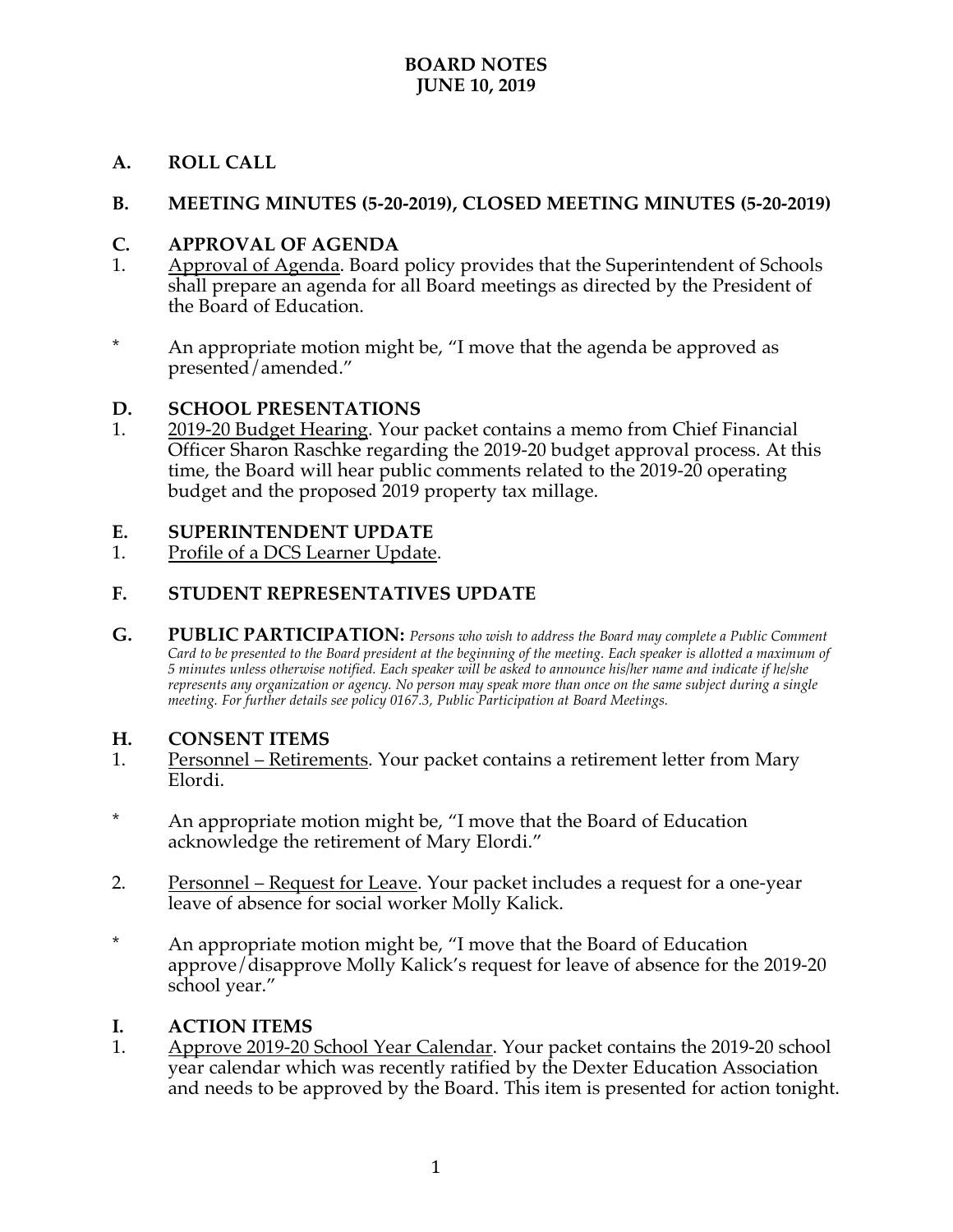- \* An appropriate motion might be, "I move that the Board of Education approve the attached 2019-20 school year calendar."
- 2. Designate New Compliance Officer. Per board policy 1662, the Board designates two Compliance Officers to investigate claims of harassment and discrimination involving district students and/or employees. Ken Koenig has served in this capacity for the past several years but has taken on additional responsibilities elsewhere in the District. The Superintendent has recommended that Ryan Bruder be designated to replace Ken Koenig at this time and Barb Santo will continue in her role.
- \* An appropriate motion might be, "I move that the Board of Education designate Ryan Bruder and Barb Santo as the District's Compliance Officers."
- 3. Administrator Salary Level Approval. It is time to approve level placements for administrative staff. Your packet includes a memo from the Superintendent recommending approval of the attached level placements.
- \* An appropriate motion might be, "I move that the Board of Education approve the attached administrative level placements."
- 4. 2019-20 Budget Adoption. Your packet contains the final 2019-20 budget recommendations from Chief Financial Officer Sharon Raschke. These recommendations are presented to the Board of Education for approval.
- \* An appropriate motion might be, "I move that the proposed 2019-20 budget be adopted."
- 5. 2019-20 Tax Levies. Earlier this evening, the Board will have held a public hearing on the 2019 tax rate on all non-homestead properties that will be at 18.000 mills and the 2019 debt levy on all properties that will be at 8.5000 mills. These levies are described in the attached memorandum from CFO Sharon Raschke. Upon recommendation of the Finance Committee, the Board of Education will act tonight to authorize the tax levies for the 2019-20 fiscal year.
- \* An appropriate motion might be, "I move that the Board of Education authorize that 18.000 mills be levied on non-homestead property in December of 2019 and that 8.5000 mills be levied on debt on all property in December of 2019."
- 6. Bid Package 14 District-Wide Improvements. Your packet includes a letter of recommendation and bid tabulation for Bid Package 14 (District-Wide Improvements) from Granger. Trustee Ron Darr will abstain from voting on the Mechanical portion of this package to avoid a conflict of interest, so this package requires two separate motions.
- \* An appropriate motion might be, "I move that the Board of Education award the contracts for Bid Package 14 (General Trades to E& L Construction Group, the Creekside Pavilion to Redwood Construction Management, the DHS Flooring to Eastpointe Interiors, the Site Signage to Universal Sign, and the Electrical &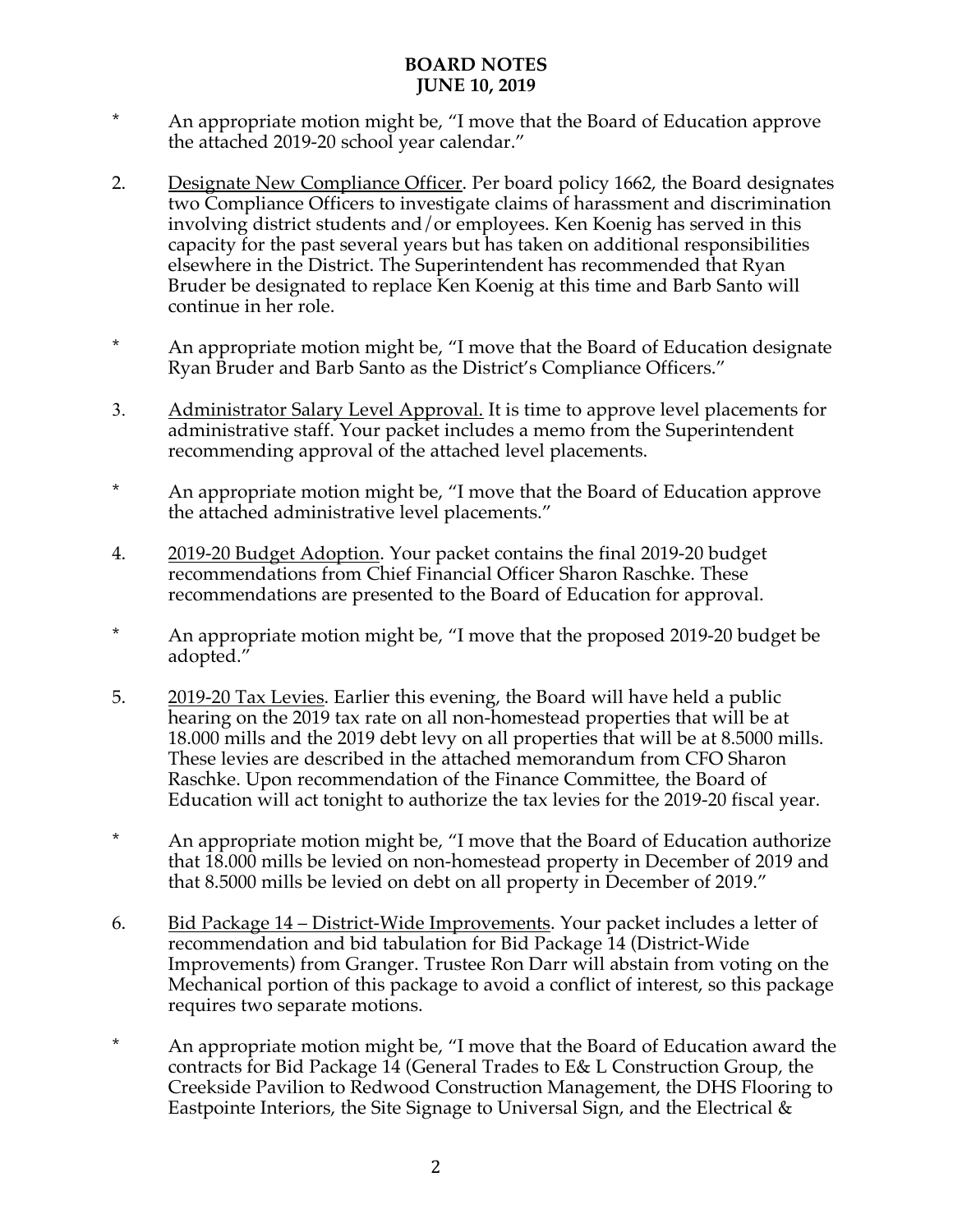Technology to Huron Valley Electric) as detailed in the attached letter dated June 4, 2019 and assign the contracts to Granger for management for a total amount not to exceed \$1,804,401."

- \* A second appropriate motion might be, "I move that the Board of Education award the contract for Bid Package 14 – Mechanical to John Darr Mechanical and assign the contract to Granger for management for a total amount not to exceed \$339,000."
- 7. Border-to-Border Trail MOUs. The District is still negotiating with the City regarding terms for the Border-to-Border trail extension. The Board will need to review and discuss the updated documents, which will be provided by the end of the day Friday.
- 8. Border-to-Border Trail Easement. The District is still negotiating with the City regarding terms for the Border-to-Border trail easement. The Board will need to review and discuss the updated documents, which will be provided by the end of the day Friday.

## **J. DISCUSSION ITEMS**

- 1. Draft Board Calendar for 2019-20. Your packet contains a proposed meeting calendar for the 2019-20 school year. This is presented this evening for review and discussion.
- 2. Pay-to-Participate Fees. At its May 21, 2019 meeting, the Finance committee discussed the Athletics Ad-Hoc Subcommittee recommendation regarding pay to participate fees which was shared at the May 20, 2019 regular board meeting. A motion was made by Michael Wendorf to support the ad hoc committee's recommendation to adopt a single-tier pay to participate fee of \$250 per sport for high school and \$150 per sport for middle school. Dick Lundy support the motion. Motion carried. This item is presented for discussion this evening and will return for action June  $24^{\circ}$ , 2019.
- 3. Board Policy 0160. Your packet contains an executive summary from Superintendent Chris Timmis regarding the attached draft revision to board bylaw 0160, specifically item 0166. The policy and the Superintendent's recommendation are presented for discussion this evening.

## **K. BOND UPDATE**

1. Bond Construction Report. You packet includes the Granger bond construction report for April 2019.

## **L. PUBLIC PARTICIPATION**

## **M. BOARD COMMENTS**

- 1. Community Chat Summary
- 2. Facilities Update
- 3. Finance Update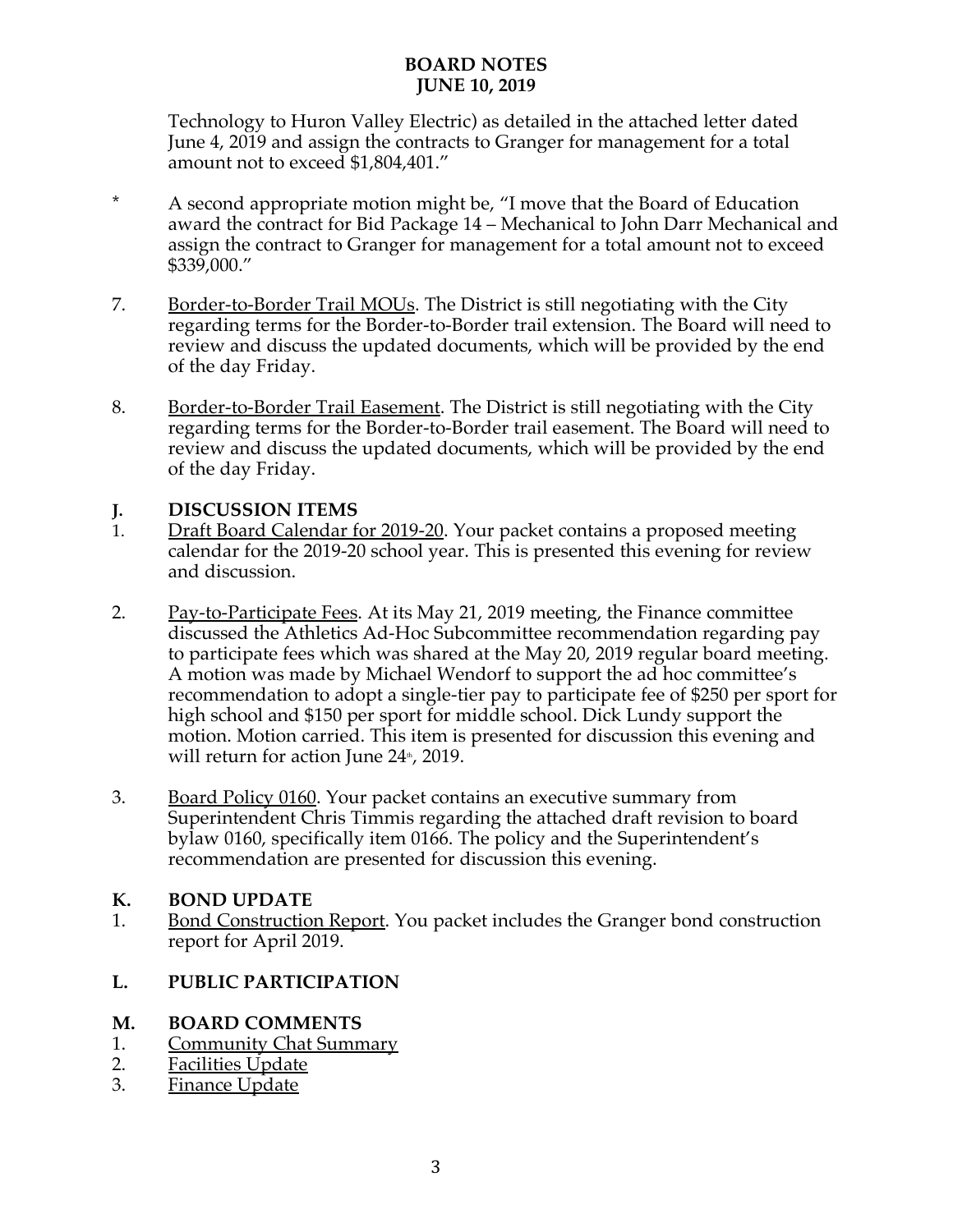# **N. INFORMATION ITEMS**

- 1. Policy Minutes
- 2. <u>Facilities Minutes</u>
- 3. Finance Minutes
- **O. CLOSED SESSION** (simple majority vote) 1. Negotiations
- 1. Negotiations
- 2. Superintendent Quarterly Evaluation